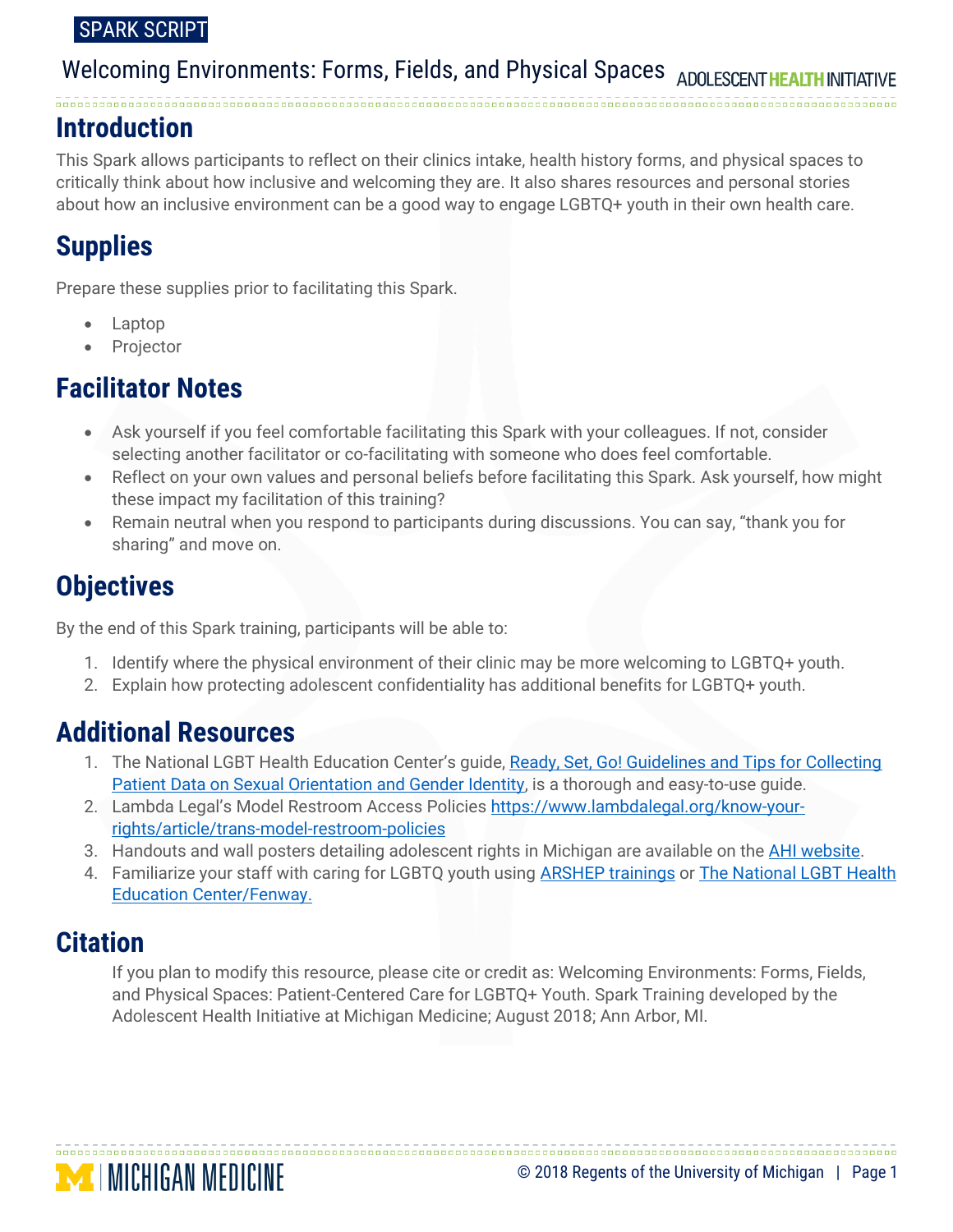### SPARK SCRIPT

# Welcoming Environments: Forms, Fields, and Physical Spaces ADOLESCENTHEALTHINI

### **Key of Icons:**

 $\left| \rule{0pt}{2.5mm} \right|$  = indicates slide change/title  $\mathbf{\Theta}$  = indicates estimated duration of topic  $=\frac{1}{2}$  indicates script for trainer = indicates a note for the trainer

## **Intro/Hook** (5 minutes)

## $\Box$  1 – TITLE SLIDE

#### **Introduce yourself/yourselves.**

Today we are going to do a 15-minute mini-training, also called a Spark. In this Spark we are going to explore the ways we can make our health center a welcoming and comfortable space for LGBTQ+ youth through our physical spaces and paperwork.

## $2 -$  LGBTO+ SPARK SERIES

Today's Spark on welcoming environments is part of a four-part series on providing patient centered care for LGBTQ+ youth. Sparks are short, and they don't cover all of the information about a topic. These four Sparks are the tip of the iceberg, and they're meant to "spark" thinking and discussion. We can all commit to learning more on our own outside of today and recognize that learning is a lifelong process.

Also, it's helpful to remember that each of us has a gender identity and a sexual orientation. The topics we are discussing may have personal relevance to the people sitting in this room. When we discuss these issues, let's do our best to be respectful.

## $\frac{1}{2}$  3 – LGBTQ+ 101

As a refresher, here are the basics.

The LGBTQ+ umbrella can include many identities, and the acronym has a plus sign at the end of it to remind us that there are many not mentioned here, like intersex and asexual. The terms Lesbian, Gay, and Bisexual refer to who a person is attracted to, or their sexual orientation. The term Transgender refers to a person's gender identity, or how they feel and perceive their own gender. Remember that sexual orientation and gender are not the same. The term Queer usually refers to sexual orientation, though some people use the term "Genderqueer" to describe a gender identity. And Questioning is like it sounds – someone is questioning either their gender identity or their sexual orientation.

## $-4 -$  LGBTO+ 101

**MICHIGAN MEDICINE** 

A helpful concept to remember is that gender identity and sexual orientation are not the same. A person's sense of their gender is not related to who they are attracted to.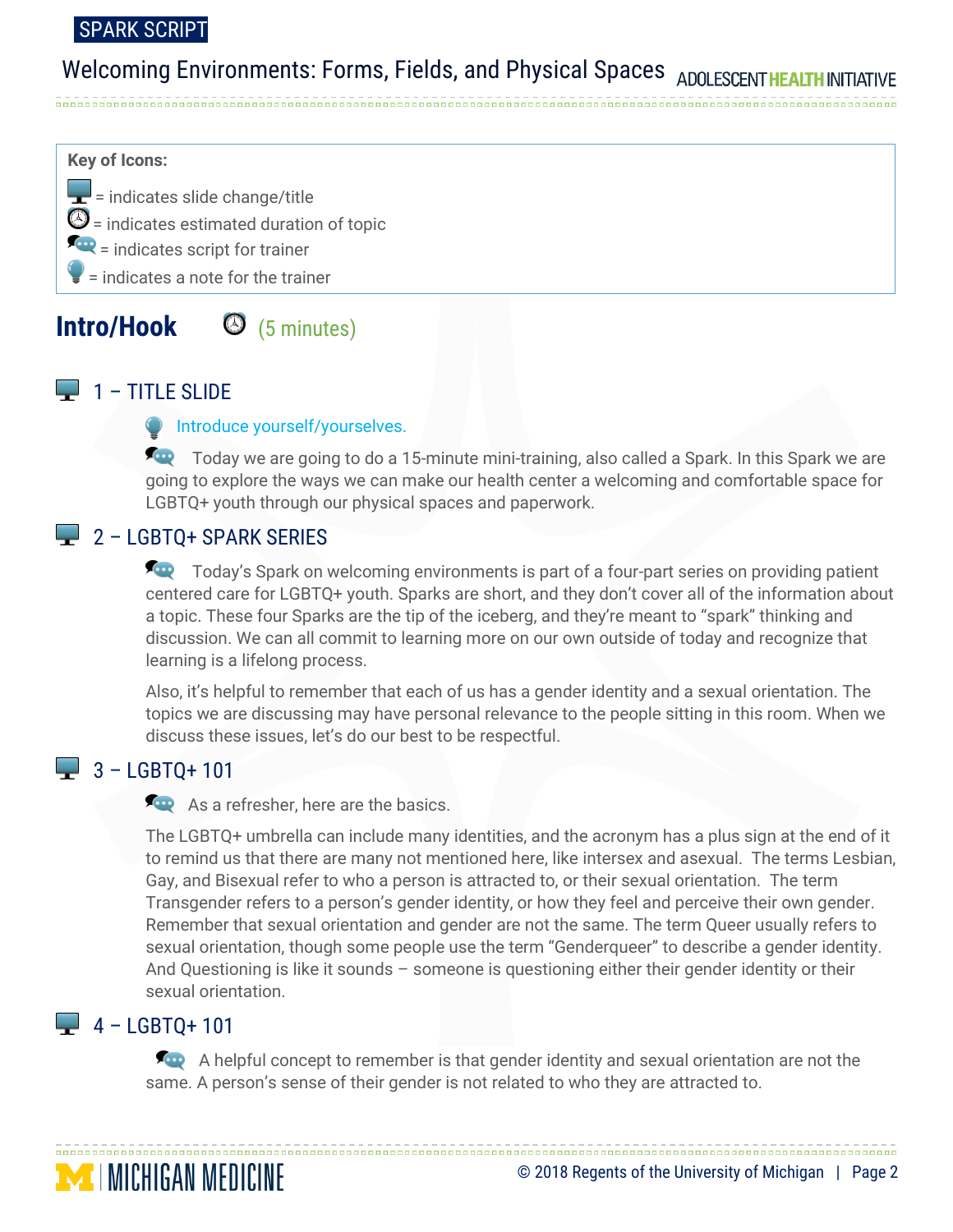# Welcoming Environments: Forms, Fields, and Physical Spaces ADOLESCENTHEA

# **Key Concepts**  $\Theta$  (10 minutes)

## 5 – WELCOMING ENVIRONMENTS

**Let's start by thinking about physical spaces. Can someone read this quote?** 

### Pause to have a participant read the quote from the slide

As J says, they felt welcomed by the nurse's sticker about pronouns. Visual cues can help people feel like they're a valued population. For example, people who are non-native English speakers might feel welcome when they see materials posted in their native language. Take a moment to think to yourself: Can you remember a time that something in a physical space made you feel welcome?

**Pause for a moment for people to think; if time and people want to share, feel free to discuss.** 

## $\Box$  6 – VISUAL CUES

Visual cues displayed throughout the health center can include things like posters, stickers, buttons, rainbow lanyards, and more. The round image in the top middle has a transgender pride flag on the left and an LGBTQ pride flag on the right. The flag on the bottom left is an asexual pride flag. Having visual cues with specific references can help people with marginalized identities feel like they're welcome, especially in spaces where they may have been discriminated against in the past.

# Application <sup>(15 minutes)</sup>

## 7– ALL-GENDER RESTROOMS

Many transgender and non-binary people are harassed and some are even physically assaulted for using gender-specific bathrooms. By offering all-gender bathrooms, you are supporting the wellbeing of transgender and non-binary staff, patients, and visitors, as well as providing a visual cue that all genders are welcome. All-gender restrooms also support people who require the assistance of a caregiver of a different gender and parents with children of a different gender.

Take a look at the tips listed on this slide for establishing all-user restrooms. Are there any that we could implement at our health center?

[Pause for discussion.]

## $\Box$  8 – CONFIDENTIALITY

What does your clinic do to help protect confidentiality for your patients?



**MICHIGAN MEDICINE** 

[Pause for discussion. Possible responses include private check-in and screens, knowing the laws of the states, letting adolescent know their rights.]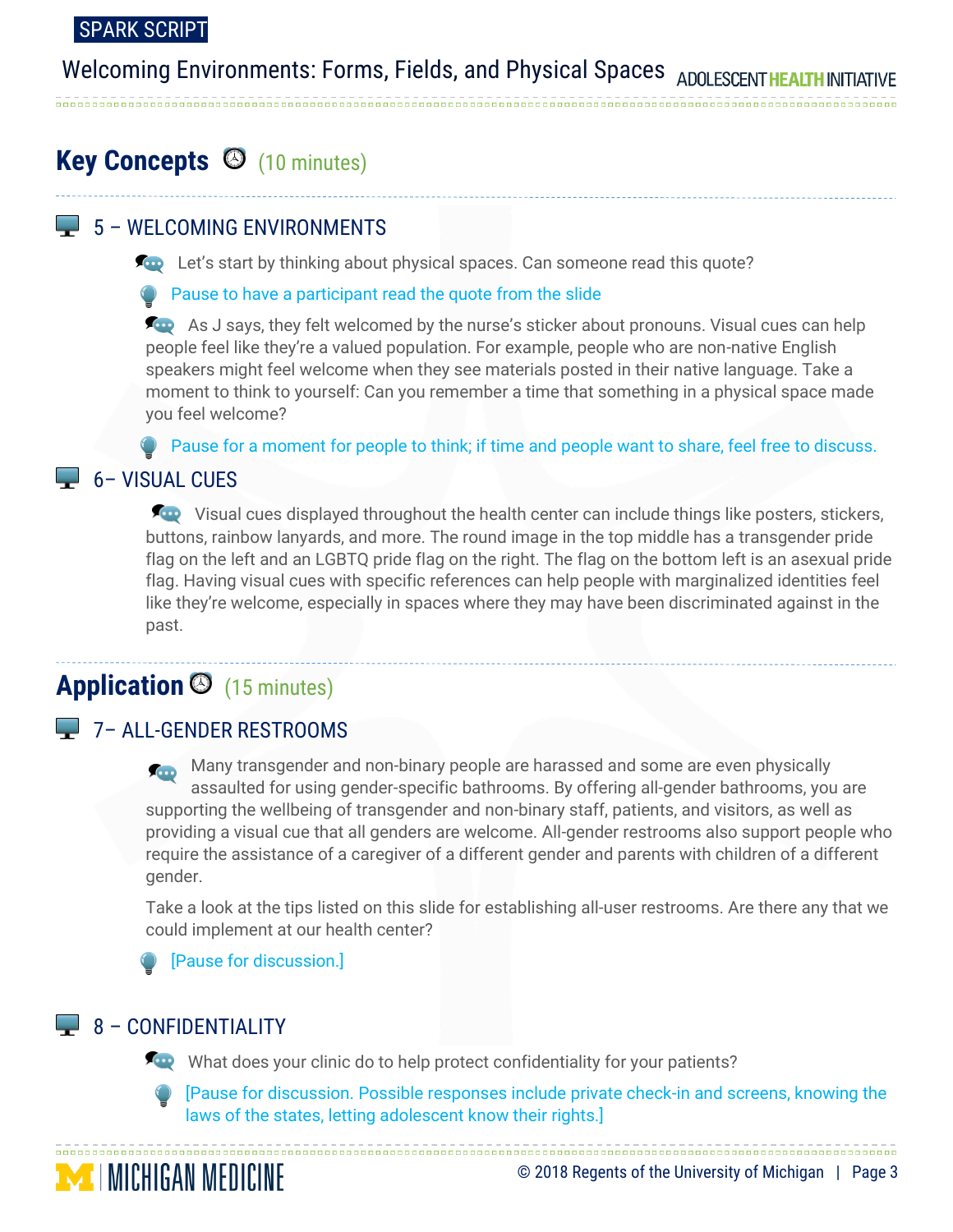# Welcoming Environments: Forms, Fields, and Physical Spaces ADOLESCENT

 Confidentiality is important to all adolescents but can be especially important to LGBTQ+ youth. Youth who are not "out" to their parents can be reluctant to access health care because of the fear that their provider will share something that they're not ready or comfortable with sharing. Assurance that the provider will not disclose will help that young person feel safer talking about their gender and sexuality.

## $\Box$  9 – INCLUSIVE HEALTH EDUCATION MATERIALS

Posting health education materials (posters, handouts, brochures, etc.) that reflect the needs of LGBTQ+ youth can provide essential health information as well as indicate that they are valued and their wellbeing is important.

### $\Box$  10 – LGBTQ+ RESOURCES

On this slide you can see some of the national or online resources for working with LGBTQ+ youth.

What resources for LBGTQ+ youth exist in our community?

### [Pause for discussion.]

What are some of the challenges you anticipate with youth trying to access LGBTQ+ resources?

[Pause for discussion. Possible responses include not being out to parents, being intimidated by adults in these spaces, accidently accessing a hook-up space.]

## $\Box$  11 – INCLUSIVE FORMS

**MICHIGAN MEDICINE** 

Another way health centers can be more welcoming to LGBTQ+ patients is to have inclusive forms, including intake and health history forms. Inclusive forms ask patients to share their chosen name and pronouns. Most forms ask for a patient's sex, but gender should be asked in a different question, because a patient's sex assigned at birth will not always align with their gender. Inclusive forms include questions about a patient's sexual orientation. This lets patients know that the health center recognizes and supports all sexual orientations, and allows the health center to accurately report on their patient population.

We can also replace gendered words like husband/wife, boyfriend/girlfriend, and mother/father with the gender neutral words spouse, partner(s), and parent(s)/guardian(s), which also can remind us not to use gendered language when we ask about a patient's relationships.

## 12 - ELECTRONIC HEALTH RECORDS

In the past, forms, paperwork, and medical records have not included fields that are inclusive of people with gender identities other than "man/boy" or "woman/girl." Adjusting these fields to provide additional options for gender diversity is one way we can create a more positive health care experience for transgender and non-binary patients. Electronic health records can be used to help remind us of a patient's chosen name, pronouns, and gender identity, which allows us to use the correct name and pronouns when we interact with patients.

MiChart highlights these fields at the top of a patient's record. As you can see on this slide, the patient's chosen name (MiChart calls it "preferred name") is highlighted in yellow on the top left of